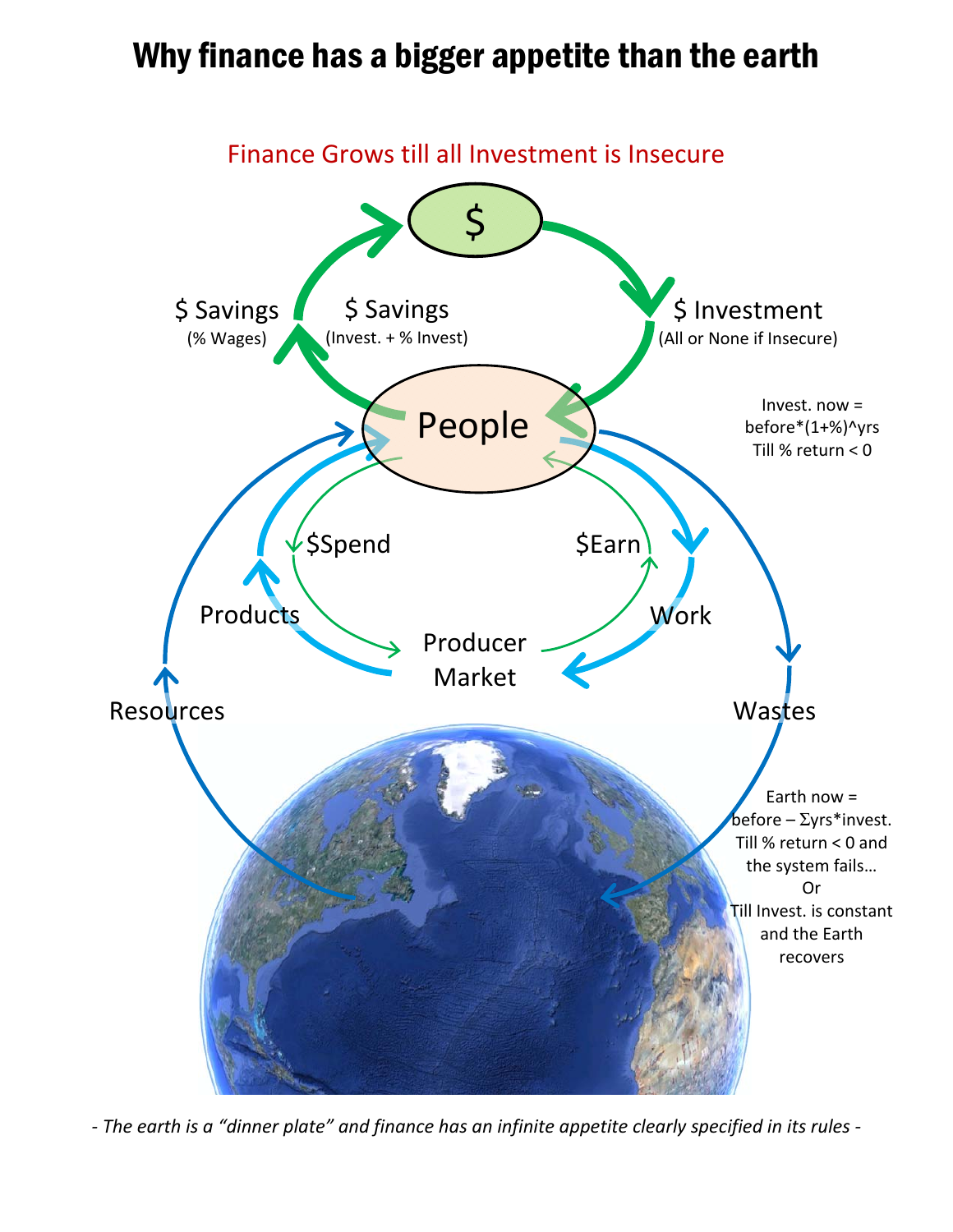## Why finance has a bigger appetite than the earth



## The short story of what now happens and what needs to

Finance starts with someone's savings, and the savings "makes" money by money managers giving some to other people with the understanding they will give more back. The borrower is left to find a way to use the earth to make more from it, by any practical means available to them. Money managers are quite careful to invest only with a good promise of returns, part of which, if received, will be added to their own and their client's savings, allowing finance to increase by %'s over time (i.e. by bigger and bigger steps). It causes a dollar saved in the past to be owed ever growing returns in the future for the passive service of the permission to use it, for as long as the economy produces any net returns.

The "deal" between financier and borrower doesn't begin with assurances of making the world a better place as primary, nor even with finding a sustainable way to take good profits from the work of others. The "deal" begins with assuring a financial profit of sufficient size, and only then seeks to assure the current negative impacts of doing it grow slower than the profits. That's the **OECD definition of "sustainability"** developed from the Brundtland Commission statement.

It's that "deal" that is the problem, for what it omits. It does not acknowledge the reality that the added money being taken in return, the profits, comes from the creative self‐organization of the working systems of the economy, that neither the financiers nor the borrowers understand or control, but only have a role in directing past profits from the self‐organization system to people who will promise to stimulate ever more. The profits, physically, reflect the value the natural capital generated by the system in excess of that needed by the parts, created by the many parts learning how to work together on their own. The financiers, in particular, having virtually no role in, or even awareness of, how that happens. As financiers claim the value of those shares of natural capital as their own private property, to use only in their self-interest, it gives them ever growing control over the choices being made, typically requiring the extraction of natural capital for their